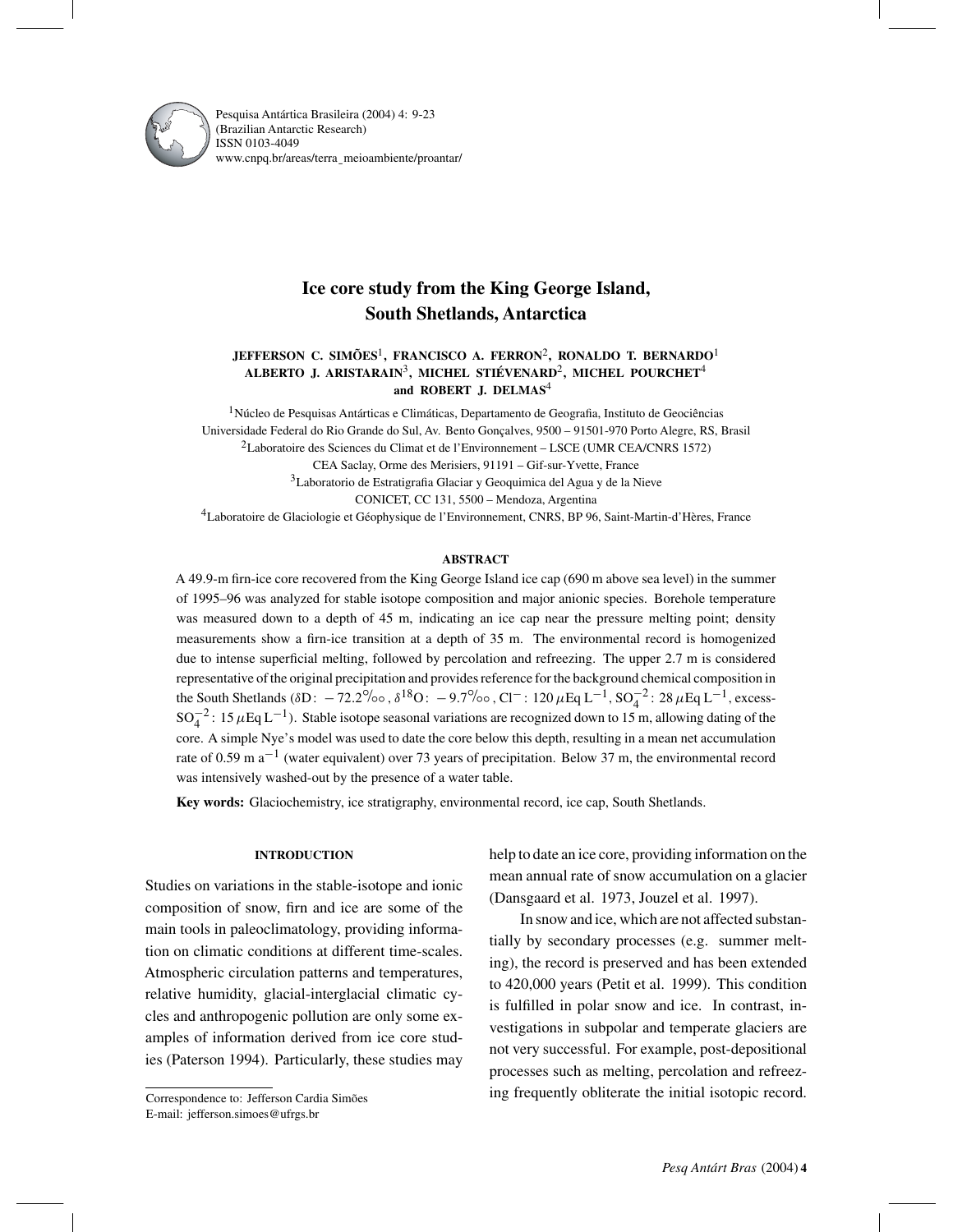These processes also modify the ionic content sequence by partial melting and preferential elution (Simões 1990 unpublished). This is the context over King George Island (KGI) ice cap, located under a polar oceanic climate regime (Barsch et al. 1985), where summer temperatures at sea-level are frequently above 0◦C (Rakusa-Suszczewski et al. 1993, Ferron et al. 2004, this issue).

An exploratory 16 m core, drilled in the summer of 1993/94 by JC Simões near the ice core site of this work, showed a mean net accumulation rate of about  $0.80 \text{ m a}^{-1}$  (Simões et al. 1995). On the other hand, Wen et al. (1998) recorded 2.48 m  $a^{-1}$ for this variable. These different values are caused by the difficulties to identify annual layers based on stratigraphic or chemical information altered by the post-depositional processes. Published works on the chemical composition of snow and ice cores in KGI (e.g. Wen et al. 1998, Han et al. 1993, 1998, Han and Yoon 1990, Yan 1997), generally did not differentiate the upper non-altered layer from the rest of the core. Furthermore, some of these studies (Wen et al. 1994) were carried out at low altitudes (i.e. less than 400 m above sea level – a.s.l.) where intense superficial melting destroyed the original stratigraphical and chemical sequence of the upper layers.

In this work we interpreted the stable-isotope (oxygen and hydrogen) and anionic  $(Cl^-, SO_4^{-2},$  $NO<sub>3</sub><sup>-</sup>$ ) variations in a 49.9 m firn and ice core (Lange Glacier ice core – Lange IC), recovered from the top of KGI in the summer of 1995/96 (Figure 1), to provide a reference for the background chemical composition in the South Shetlands and to recalculate the mean net accumulation rate at the site. Three shallow (about 5.5 m) snow-firn cores were also drilled to check the spatial reproducibility and distribution of the stable-isotope ratios (Figure 1).

#### **SAMPLING AND LABORATORY METHODS**

# **FIELDWORK**

In the austral summer of 1995/96, a trench 1.2 m deep was dug at the top of Bellingshausen Dome

(62◦07'S, 58◦37'W, altitude 690 m, Figure 1), at the flat ice-divide of Lange Glacier, for an ice core drilling operation. Part of the trench was used to assemble a portable (sledge transported) electromechanical drill from *Laboratoire de Glaciologie et Géophysique de l'Environnement* – LGGE (Figure 2), a transmitted-light table for stratigraphical description and a balance for density measurements. After the stratigraphic description, each 1 − m core section was cut in pieces of about 10 cm in length, weighed in on electronic balance (accuracy of  $\pm$  0.1 g) and measured to calculate density. A sample frequency of 10 samples per meter was chosen, bearing in mind that there is an estimated mean annual net accumulation from 40 to 70 cm. This would allow for the study of seasonal changes (i.e. there was no danger of aliasing). The external parts of 423 samples were removed and stored in polyethylene plastic bags for stable isotopic analysis. The remaining part of the section was then transferred to an adjacent clean side of the trench and, under a portable laminar flow bench; all samples were decontaminated using a high-purity surgical steel saw (Figure 3). Finally, each remaining core part was stored in polyethylene plastic bottles. All bottles had previously been cleaned using bidistilled and de-ionized water. Throughout the sampling process, clean laboratory clothes and gloves were used. A short-circuit provoked by high water content below 35 m stopped drilling at 49.9 m.

Borehole temperature down to 45 m was measured using a Platinum resistive sensor (100  $\Omega$  at 0◦C) previously calibrated and with a precision of  $\pm$  0.05 $^{\circ}$ C. Ice thickness was determined by a nearby radio echo-sounding survey that reached a depth of 314 m (Macheret et al. 1997, Macheret and Moskalevsky 1999), considered representative of the site.

Additionally three shallow-firn cores were recovered using a SIPRE 6-m drill at different altitudes (Figure 1, Table I); sampling and packing followed the same procedure of the main core. Finally, all samples were stored in the snow trench (mean temperature −3.5◦C) until they could be transported to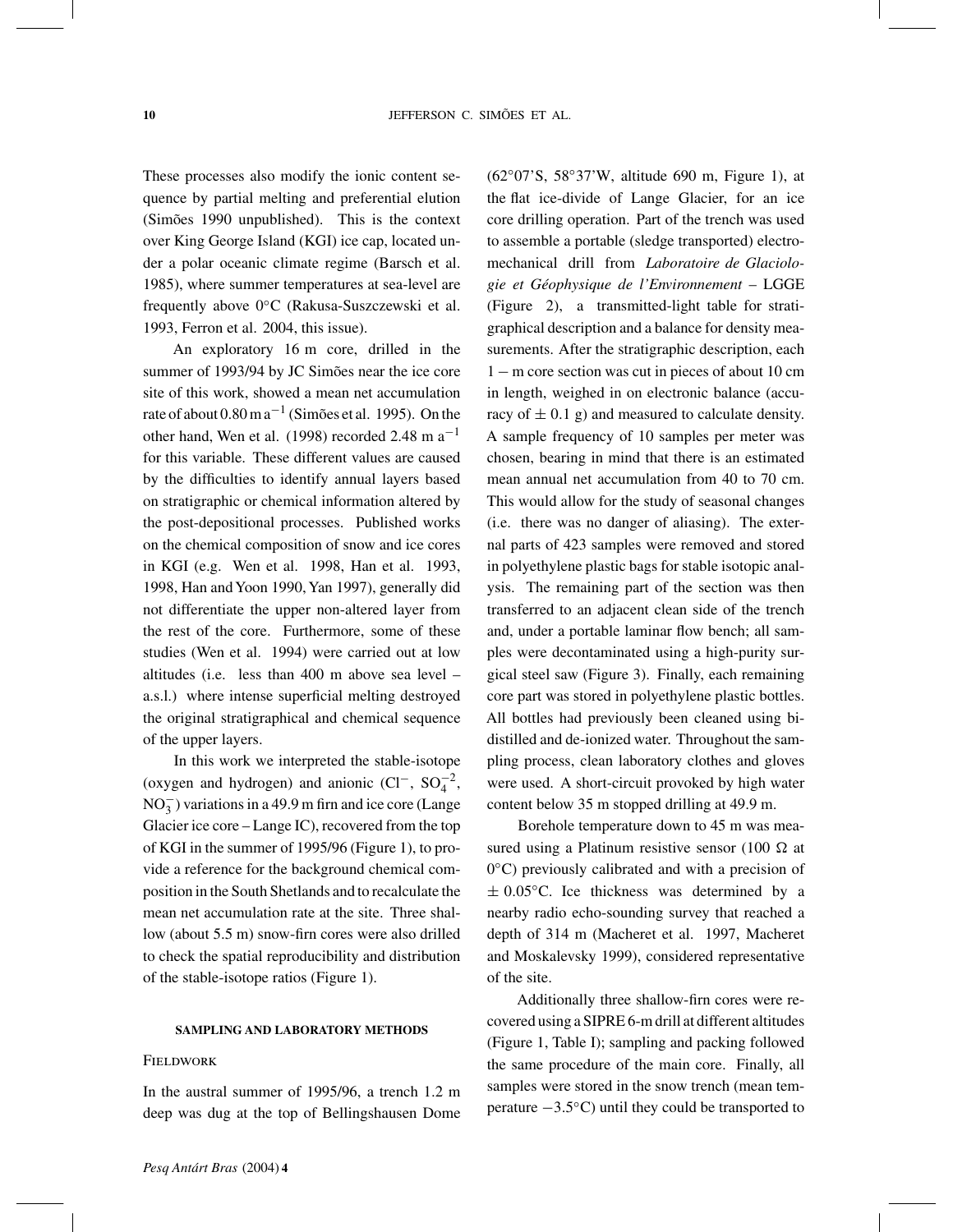

Fig. 1 – King George Island (KGI) showing location of ice cores recovered in the austral summer of 1995–96.

cold rooms in the Brazilian Navy polar vessel Ary Rongel, and then transported to LAPAG´s freezers in Porto Alegre, Brazil. Recently, LAPAG (*Laboratório de Pesquisas Antárticas e Glaciológicas*, Universidade Federal do Rio Grande do Sul) was re-structured as *Núcleo de Pesquisas Antárticas e Climáticas* (NUPAC), at the same institution.

#### Laboratory Investigations

At LAPAG all the samples were melted in a clean room, a small volume was sent to the *Laboratoire des Sciences du Climat et de l'Environnement* (LSCE, CEA-Saclay, France) in sealed glass bottles for stable isotope analysis by mass spectrometry. At LSCE, a special purpose built mass spectrometer was used to determine  $\delta$ D (with a 0.15<sup>°</sup>/∘ precision) in 423 samples. A Finnigan MAT 252 spectrometer ( $0.5\%$ <sup>o</sup> precision) was used for measuring  $\delta^{18}$ O in 47 samples of the upper 6.7 m. Following standard practice, the stable-isotope content of both hydrogen and oxygen in a sample are expressed with reference to V-SMOW (Vienna Standard Mean Ocean Water), δ values were given from the following formula (Craig 1961a):

$$
\delta x = \frac{\text{R}_{\text{sample}} - \text{R}_{\text{SMOW}}}{\text{R}_{\text{SMOW}}} \times 1000
$$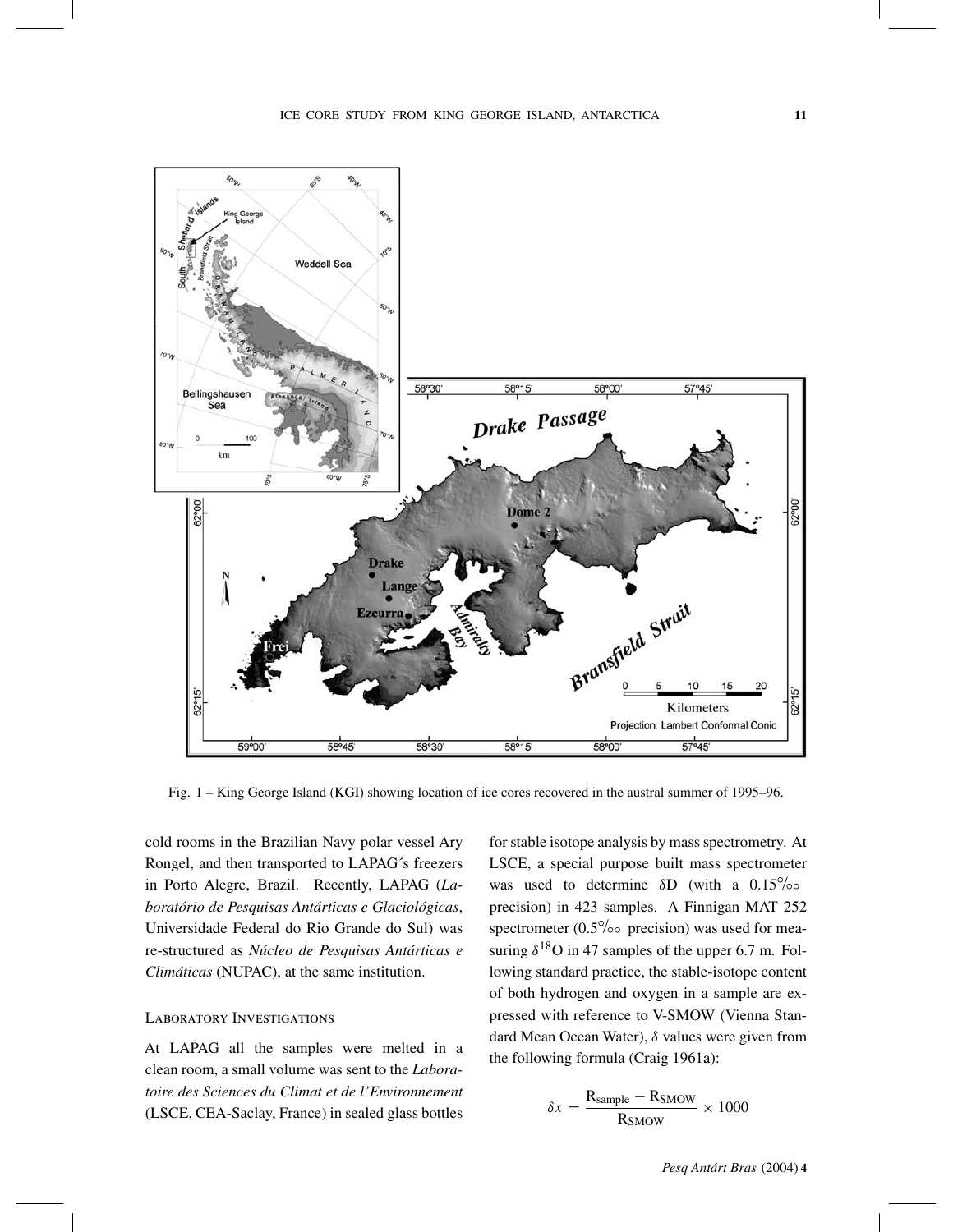| <b>Site</b>        | Elevation | $\delta D$                 | $\delta^{18}$ O | Excess-deuterium | Samples |
|--------------------|-----------|----------------------------|-----------------|------------------|---------|
|                    | (m a.s.1) | $(^{\circ}/_{\circ}\circ)$ | $(^\circ$ (00)  | $(\% \circ)$     |         |
| Lange IC           | 690       | $-72.2$                    | $-9.7$          | 5.6              | 34      |
| Dome 2 IC          | 670       | $-77.1$                    |                 |                  | 19      |
| Drake IC           | 600       | $-64.0$                    |                 |                  | 21      |
| Ezcurra IC         | 575       | $-80.6$                    |                 |                  | 22      |
| Frei precipitation | 16        | $-77.6$                    | $-10.5$         | 6.7              | 12      |

**Mean isotopic ratios at snow surface of KGI ice cap and in precipitation at Frei Station. IC stands for the upper 2.7 m (water equivalent) at the KGI ice core sites.**



Fig. 2 – Portable electro-mechanical drill used for drilling the Lange IC (49.9 m).

where x is <sup>18</sup>O or D, and R is the ratio  $\delta^{18}O/I^6O$  or δD/H. Full details on procedures used at LSCE are given in Stiévenard et al. (1994).

A Dionex 2000i with electrolytic conductivity detection, coupled to a Shimadzu C-R3A integrator, determined Cl<sup>-</sup>, SO<sub>4</sub><sup>-2</sup> and NO<sub>3</sub><sup>-</sup> concentrations in samples from the upper 9.0 m of the core (143 samples). Estimated concentration error was 8% and the detection limit was 10 ppb (i.e. ng  $g^{-1}$ ) for the studied anions. To assess the extent of contamination during preparation, fieldwork and analysis, two blanks containing bi-distilled water, used to clean sampling bottles, were analyzed. Measurements were carried out at *Laboratório de Saneamento Ambiental, Instituto de Pesquisas Hidráulicas* (UFRGS), Bernardo (1999 unpublished) gives full details on the procedures for these analyses.

Snow and ice drilling chips were used to measure radionuclides. Twenty-five samples (5–10 kg each) were melted and filtered through ion exchange following the process described by Delmas and Pourchet (1977). In order to find peaks related to thermonuclear tests,  $Cs^{137}$  content was measured by low-level gamma spectrometry (Pinglot and Pourchet 1994), providing a reference horizon for dating.

## **RESULTS**

# STRATIGRAPHY AND DENSITY

Lange IC has a complex stratigraphy; ice layers of different thickness (mm to cm) are intercalated irregularly with snow and firn (Figure 4). Sections of the core show a high concentration of ice layers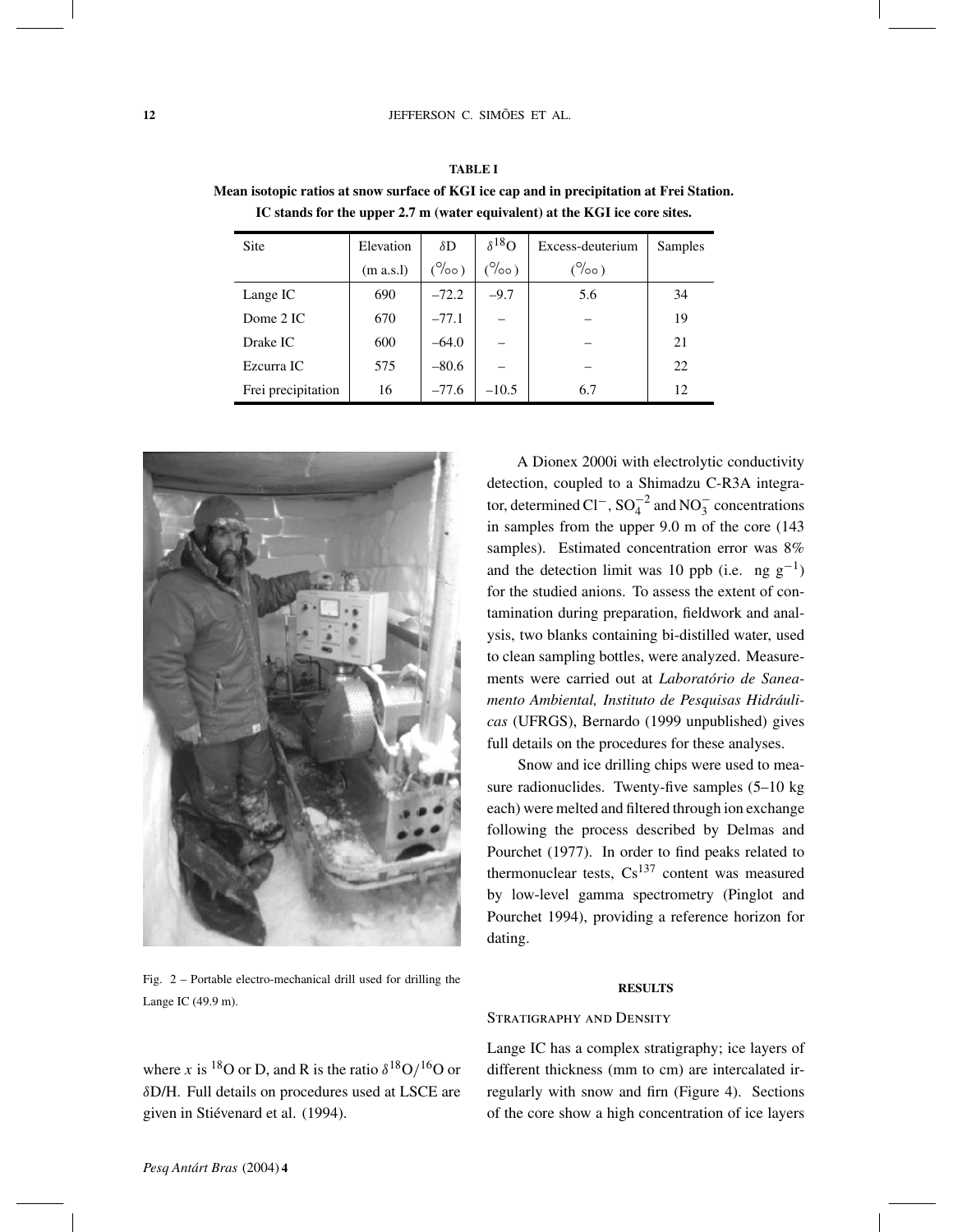

Fig. 3 – Sub-sampling the Lange IC, in a snow trench, under a portable laminar flow bench (background).

(Bold numbers from 1 to 9 in Figure 4). These observations are strong evidence that melting may occur at any time of the year. In high summer (February) superficial snow is wet even at 690 m a.s.l. in KGI (Braun et al. 2000). To the naked eye, no dust layers were observed. In short, stratigraphic information did not help the dating procedure. The firn-ice transition (density > 0.83 g cm<sup>-3</sup>) occurs abruptly at 35 m depth (Figure 4) and is associated with a water table detected by a ground penetrating radar (GPR) survey at about 37 m (Travassos and Simões 2004, this volume).

# **TEMPERATURE**

.

Borehole temperature, down to 45 m, varies from −0.35 to −0.25◦C and, at 11.20 m, it is −0.27◦C. In an ice core, drilled at the same site, Wen et al. (1998) recorded a 15 m-depth temperature of −0.2◦C. Mean atmospheric temperature at the site is estimated to be about  $-8.3\degree C$ , considering the mean annual temperature for the KGI temperature time series from 1945–95 ( $-2.8\degree$ C; Ferron et al. 2004, this volume) and an adiabatic lapse rate of −7.9◦C/km (Wen et al. 1994). The difference between the measured and estimated temperature denotes the intense refreezing at the site, resulting in the liberation of latent heat. Ice-rock interface is probably at the pressure melting point, as shown by several sediment plumes in Admiralty Bay (Aquino 1999 unpublished, Pichlmaier et al. 2004, this volume).

## Stable Isotope Ratios

An upper interval (0.5 to 2.7 m, Figure 5a) shows the greatest  $\delta$ D standard deviation (13.2<sup>°</sup>/∘∘) and amplitude (57.6<sup>o</sup>/∘⋅), mean values for  $\delta$ D and  $\delta^{18}$ O are  $-72.2\%$ <sup>°</sup> and  $-9.7\%$ <sup>°</sup> , respectively (Table II). Isotopic homogenization is restricted, seasonal variations can be identified and, probably, still represent the original composition of the precipitation. Below 2.7 m, increasing homogenization of the stable isotopic variations is observed, reaching about 37% in the interval 2.7–14.9 m (mean  $\delta D = -76.2\%$ <sup>o</sup>), further below it reaches 58% (mean  $\delta D =$ −75.2◦/◦◦). Homogenization proportions were calculated in relation to the upper 2.7 m.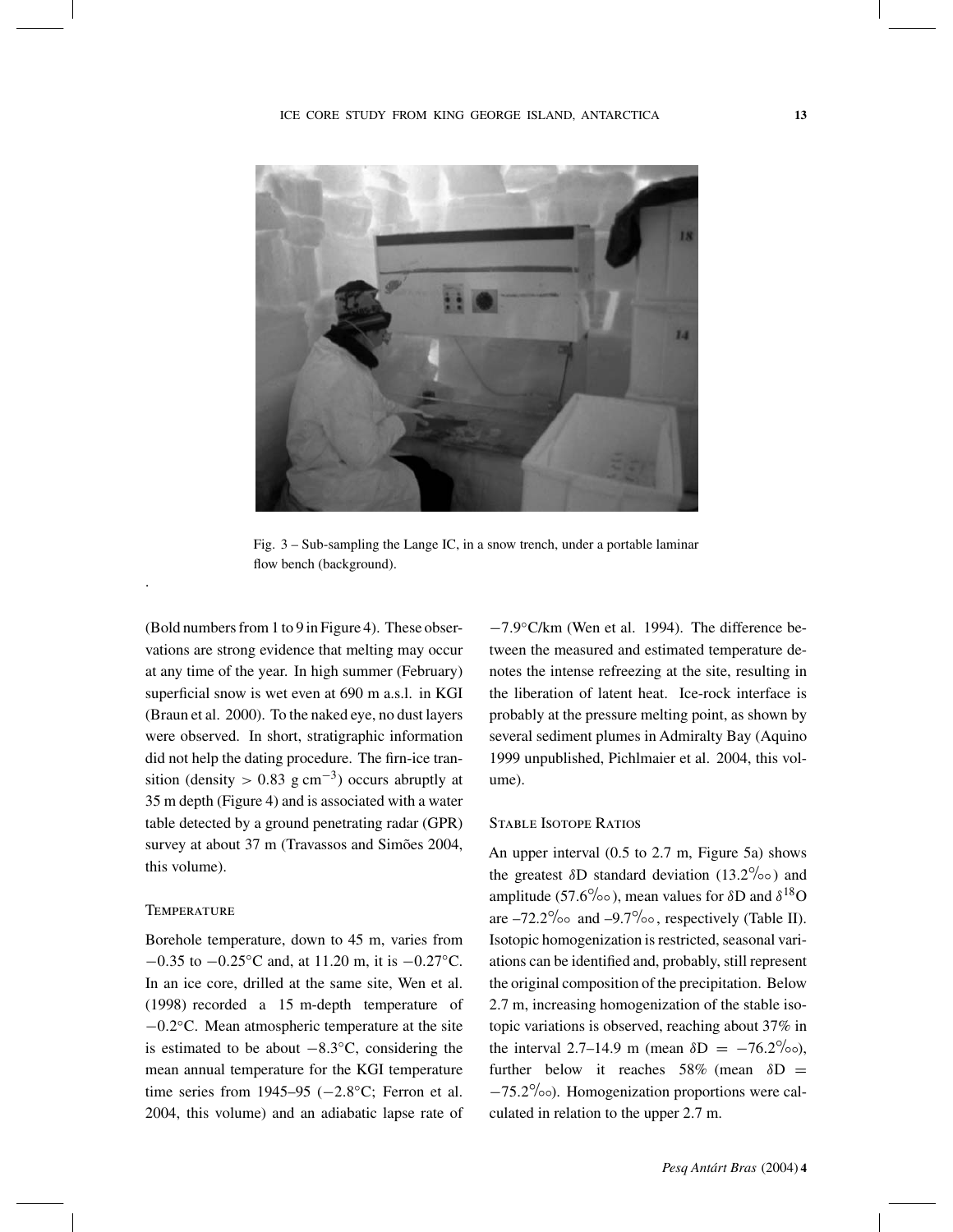

Fig. 4 – Stratigraphic and density profiles along the 49.9 m long Lange IC. Depth scale (right) has been corrected for density. Numbers on the right side of the stratigraphic profile are the estimated years of deposition. Bold numbers from 1 to 9 correspond to zones with ice layer concentration.

Figure 6 compares δD variations in the upper part of the Lange IC with the record of three shallow cores recovered at different altitudes elsewhere on KGI ice cap (Figure 1). Table I shows a trend for higher isotopic ratios with altitude. Bearing in mind that in a relatively small ice cap, the precipitation originates from the same altitude and at the same temperature, thus, no trend should have been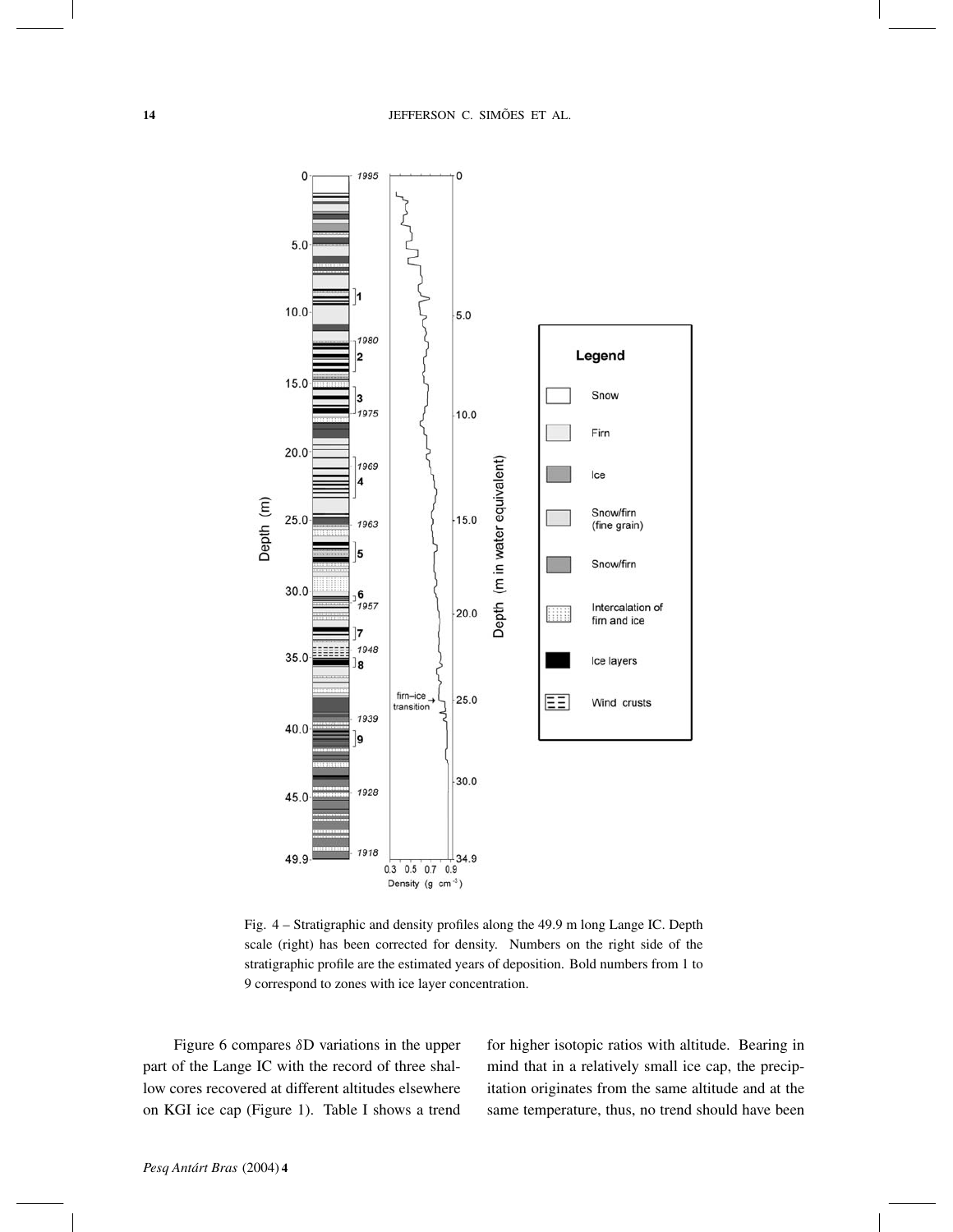**Lange ice core** δ**D** ( ◦/◦◦ ) **at different depth intervals. ''Homog.'' stands for the homogenization percentage of each section calculated in relation to the upper 2.7 m section.**

| Depth interval | Mean $\delta$ D | Standard                      | Homog. | Amplitude | Minimum          | Maximum | Samples |
|----------------|-----------------|-------------------------------|--------|-----------|------------------|---------|---------|
| (m water eq.)  | (°/°)           | deviation                     | $(\%)$ | (°/°)     | $\frac{10}{100}$ | (°/°0)  |         |
|                |                 | $\frac{1}{2}$ ( $\frac{1}{2}$ |        |           |                  |         |         |
| $0.5 - 2.7$    | $-72.2$         | 13.2                          |        | 57.6      | $-108.0$         | $-50.4$ | 37      |
| $2.7 - 14.9$   | $-76.2$         | 8.4                           | 37     | 43.1      | $-99.0$          | $-56.7$ | 155     |
| 14.9–34.9      | $-75.2$         | 5.6                           | 58     | 30.7      | $-90.1$          | $-59.4$ | 235     |



Fig. 5 – Depth variation of analyses carried out for the 49.9 m Lange IC: (a) δD, (b) chlorides, (c) sulfates, (d) excess-sulfate, and (e) nitrates. Depth scale to the left has been corrected for density. Dotted lines mark subdivisions of the core based on the homogenization proportion.

observed. The most probable cause for this altitude trend is that the sampled data refer to different time intervals. In other words, all year precipitation had been sampled in the upper parts of the ice cap. In lower parts, the intervals are shorter and do not cover the summer precipitation.

#### Ionic Concentrations

Based on the homogenization intensity, ionic profiles can also be divided in three sections: (1) 0.50 to 2.1 m water equivalent,  $(2)$  2.1 to 25 m and  $(3)$ 25 to 34.9 m (Figure 5b-e). Below 2.1 m, all anionic records show strong signs of homogenization. The upper interval shows a high sulfate vs. chloride correlation (Figure 7, r = 0.83,  $\alpha$  < 0.005), strong evidence that this part of the record is representative of the original precipitation. No correlation between sulfates and chlorides was observed in the rest of the core.

Table III summarizes the mean results for all cores and for each section. Chloride concentration (Figure 5b) reaches up to 195.21  $\mu$ Eq L<sup>-1</sup>. The upper preserved part has a mean chloride concentration of 120.40  $\pm$  13.03  $\mu$ Eq L<sup>-1</sup>. These relatively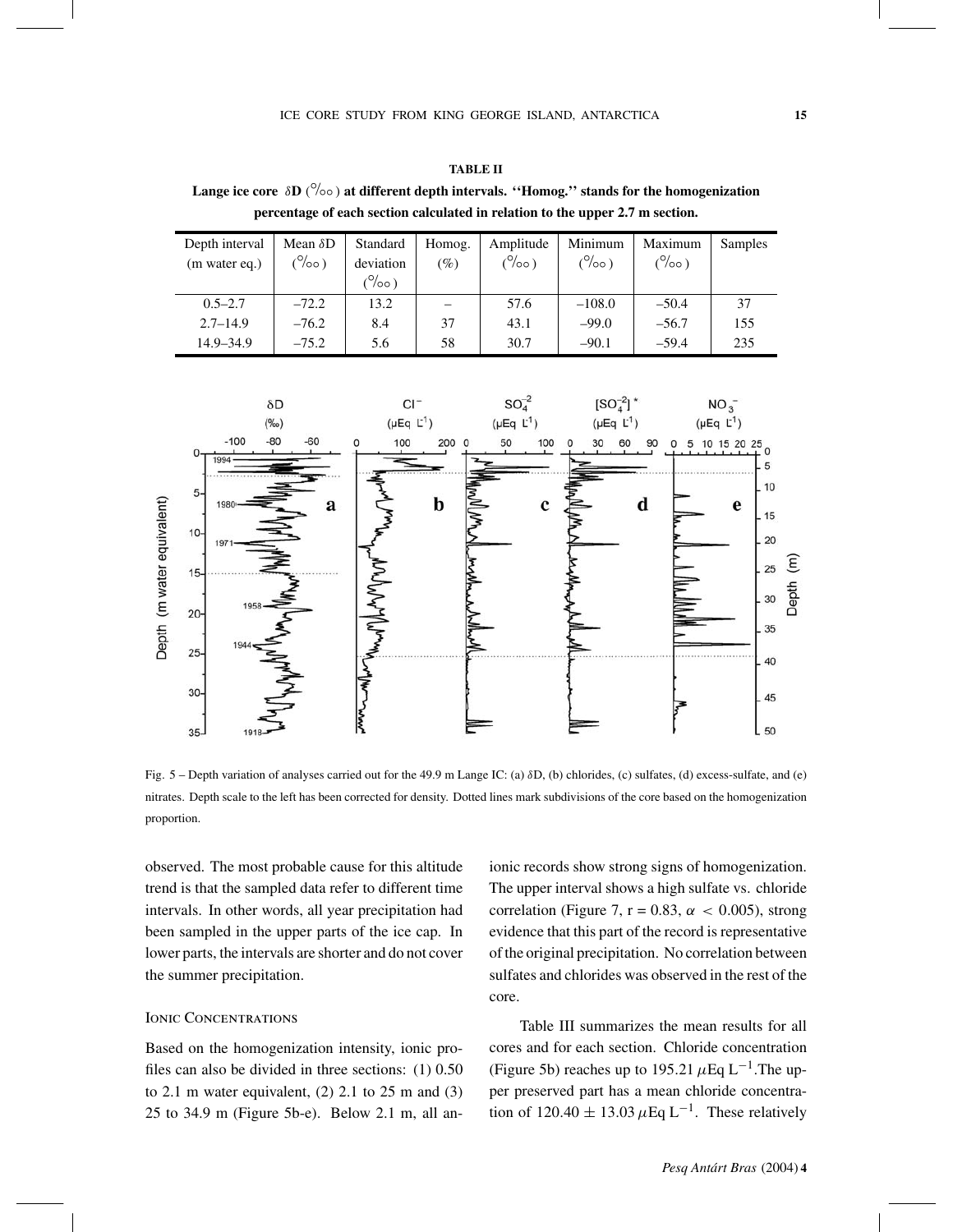

Fig.  $6 -$  Stable isotope ( $\delta$ D) profiles in three shallow firn cores from King George ice cap are compared with (a) the upper part of the Lange IC (690 m a.s.l.), (b) Dome 2 (670 m a.s.l.), (c) Ezcurra (575 m a.s.l.), and (d) Drake (600 m a.s.l.). Profiles are corrected for density. Arrows in Figure 6a and 6b identify ice layers formed simultaneously at the Lange and Dome 2 sites.

high ionic concentrations are attributed to oceanic aerosols. Sea salt contributes to about 85% of the impurities found in the coastal Antarctic regions (Legrand and Mayewski 1997). Gas-particle conversion and anthropogenic pollution can also contribute to the HCl content, but these generally represent less than 1% of the total ionic charge in this region (*ibidem*).

Sulfate concentrations reach up to 100.83  $\mu$ Eq L<sup>-1</sup> (Figure 5c), but layers with no sulfate (detection limit  $0.21 \mu$ Eq L<sup>-1</sup>) denotes a strong ionic flush out in the two deepest sections of the core. Mean concentration in the upper 2.1 m is  $27.70 \pm$ 7.07  $\mu$ Eq L<sup>-1</sup>, this is almost four times that of the deepest section (8.01  $\pm$  0.85  $\mu$ Eq L<sup>-1</sup>). Oceanic aerosol is the major contributor to the high sulfate concentration in the upper 2.1 m of the Lange IC, about 57%. The maximum proportion of sea-salt is 90.5% (interpreted as a winter peak in the first 2 m of the core, Figure 5c). Excess-sulfate was calculated from the known sea-salt ratio of sulfates to chlorides, where  $[SO_4^{-2}]^* = [SO_4^{-2}] - 0.103[C1^-]$  (Mulvaney and Peel 1988). All calculations are carried out in  $\mu$ Eq L<sup>-1</sup>. Mean excess-sulfate in the upper 2.1 m is  $15.26 \pm 6.33 \,\mu$ Eq L<sup>-1</sup> (Figure 5d).

Figure 5e shows the nitrate profile, with a mean value of only  $0.88 \pm 0.20 \,\mu\text{Eq L}^{-1}$ . No nitrate was detected in the upper layers, peaks appear mainly in the interval from 5 to 25 m.

# **ICE CORE DATING**

Seasonal variations in δD and ionic species (sulfates and chlorides) recognized in the upper 15 m of the Lange IC (Figure 5a-c) were used to date annual layers. The dated stable isotopic profile variations were compared with the δD profile from a James Ross Island ice core (Aristarain 1980 unpublished). Cesium-137 measurements were not conclusive due to low concentrations, probably due to intense flush out.

A relatively abrupt variation in the δD profile (the isotopic cold 1957–58), representing an El Niño year, fixes the Lange IC to the James Ross (Aristarain 1980 unpublished) and South Pole (Jouzel et al. 1979) core records.

The second, more polemic, was a  $Cs^{137}$  peak found at 7.27 m. This peak  $(10 \text{ Bq m}^{-2})$  is low when compare to the mean flux over Antarctica (60 Bq m<sup>-2</sup>) that is related to the 1962 and 1963 thermonuclear atmospheric testing recorded in the southern polar region in 1965 (Pourchet et al. 1997). This peak could have originated from nuclear testing carried out by China (1978) or France (1980). For example, a  $\beta$ -radioactivity anomaly is record in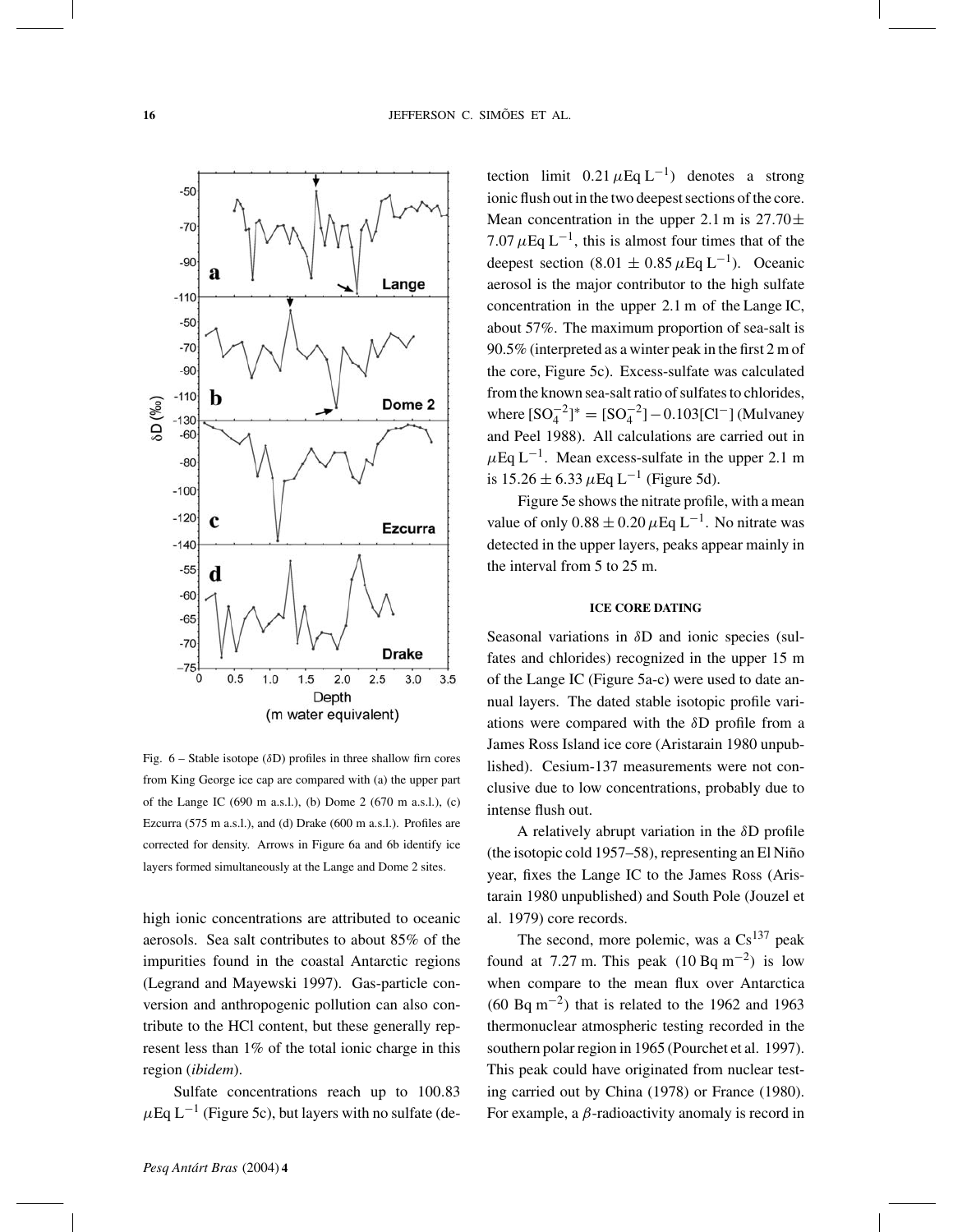**TABLE III Mean anionic concentrations at the surface of KGI ice cap. IC stands for the upper 2.1 m (water equivalent) at the KGI ice core sites.**

| <b>Site</b> | Elevation  | $Cl^-$                      | $SO_4^{-24-2}$                      | Excess- $SO_4^{-2}$          | $NO_2^-$                    | Samples |
|-------------|------------|-----------------------------|-------------------------------------|------------------------------|-----------------------------|---------|
|             | (m a.s.l.) | $(\mu$ Eq L <sup>-1</sup> ) | $(\mu \mathrm{Eq} \mathrm{L}^{-1})$ | $(\mu \mathrm{Eq\, L}^{-1})$ | $(\mu$ Eq L <sup>-1</sup> ) |         |
| Lange IC    | 690        | 120.40                      | 27.66                               | 15.26                        | < 0.21                      | 13      |
| Drake IC    | 600        | 857.55                      | 118.00                              | 29.67                        | 19.84                       | 8       |
| Ezcurra IC  | 575        | 589.27                      | 48.54                               | $-12.16$                     | 24.44                       | 8       |



Fig. 7 – Sulfate vs. Chloride relationship variation in the upper part (2.1 m in water equivalent) of the Lange IC.

James Ross Island in the winter of 1978 (Aristarain 1980 unpublished). On the other hand, peaks may have been created by the strong fixation capacity of the Cs with particulate impurities content in the snow. This may be the case in KGI because rock outcrops are found less than 5 km from the core site.

For the period before 1958, dating was carried out using a simple Nye's model (Nye 1963). A mean net accumulation rate of  $0.59$  m a<sup>-1</sup> (after correcting for layer thinning) is considered representative for the core. The deepest layer is calculated to have been deposited in 1922 (an error of  $\pm$  4 years is estimated). Table IV summarises the dating results.

#### **DISCUSSION**

In Frei Station (Figure 1), precipitation in 1991 had mean annual  $\delta D$  and  $\delta^{18}O$  of  $-77.6^{\circ}/\!\!\circ\circ$  and <sup>−</sup>10.54◦/◦◦ , respectively. These values were corrected for the precipitation amount. Mean values in the upper 2.7 m of Lange IC are higher ( $\delta D =$  $-72.2\%$  ,  $\delta^{18}O = -9.7\%$  ). The minimum at Frei station occurred in July ( $\delta D = -146.0\%$ <sup>o</sup>,  $\delta^{18}O = -20.0\%$ <sup>o</sup>), and maximum in April ( $\delta D =$  $-46.0\%$ ∘ ,  $\delta^{18}O = -6.5\%$ °).

Figure 8a plots the  $\delta$ D vs.  $\delta^{18}$ O relationship for precipitation samples from Frei Station, comparing with the linear relationship determined by Craig (1961b) for the meteoric water line (MWL). The equation (1) for the Frei Station samples is the following:

$$
\delta D = 7.1 \delta^{18}O - 2.2\% \text{ or with}
$$
  
r = 0.99 for  $\alpha < 0.01$  (1)

The regression slope is smaller than the one obtained by Craig (1961b); Moser and Stichler (1980)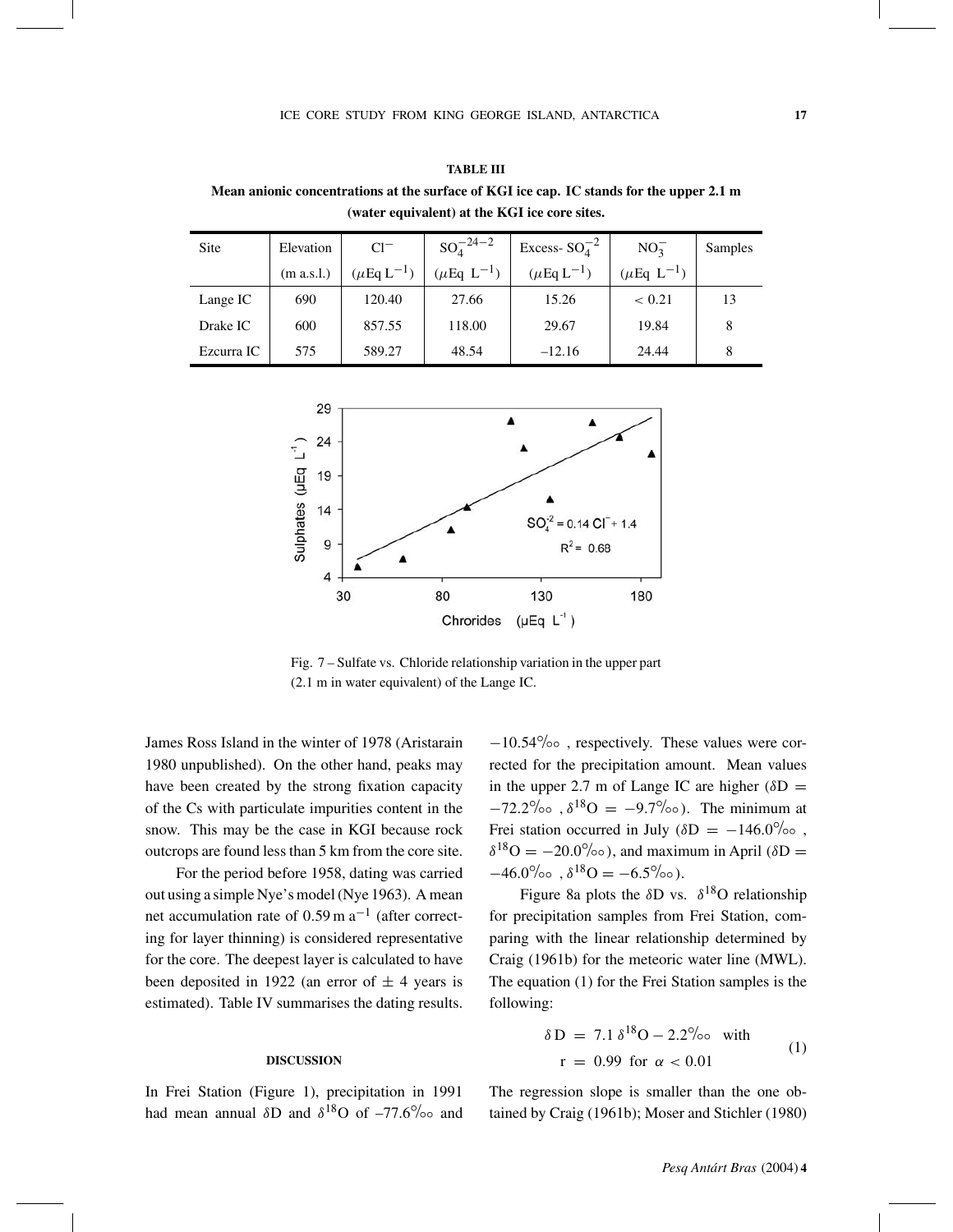# **TABLE IV**

| Depth | Depth               | Accumulation rate | Seasonal  | Nye's |
|-------|---------------------|-------------------|-----------|-------|
|       | (m in water equiv.) | $(m a^{-1})$      | variation | model |
| 4.8   | 2.0                 | 0.51              | 1991      | 1992  |
| 13.0  | 6.7                 | 0.46              | 1980      | 1981  |
| 15.4  | 8.2                 | 0.50              | 1978      | 1978  |
| 17.7  | 9.8                 | 0.52              | 1975      | 1975  |
| 21.8  | 12.5                | 0.51              | 1969      | 1968  |
| 31.1  | 19.4                | 0.57              | 1958      | 1956  |
| 35.0  | 22.3                | 0.57              | 1953      | 1948  |
| 37.5  | 24.3                | 0.58              | 1950      | 1944  |
| 39.9  | 26.3                | 0.58              | 1946      | 1939  |
| 42.7  | 28.8                | 0.58              | 1940      | 1933  |
| 45.3  | 30.9                | 0.59              | 1936      | 1928  |
| 48.3  | 33.6                | 0.59              | 1929      | 1922  |
| 49.9  | 35.0                | 0.59              | 1926      | 1918  |

**Dating of the Lange ice core based on** δ**D and seasonal variations of ionic concentration compared with the results of a simple Nye's flow model.**

concluded that slopes significantly different from 8 indicate a fractionation process under no-thermodynamic equilibrium. Equation 1 does not differ considerably from the MWL, therefore it is reasonable to suppose that air masses reach KGI under conditions stated by Cias and Jouzel (1994), where vapor, liquid and solid phases co-exist in the clouds, and where precipitation is made of ice crystals and supercooled water droplets.

Plotted points show little dispersion from the regression line in Figure 8a. Four groups can be identified and they point out air masses of different origin, bringing in precipitation during the year. Groups 1 and 2 have the highest isotopic values;  $\delta D = -53.3\%$ <sup>o</sup> and  $\delta^{18}O = -6.8\%$ <sup>o</sup> (Group 1),  $δD = 61.3°/₀⁵$  and  $δ<sup>18</sup>O = -9.2°/₀⁰$  (Group 2) and indicate a moisture source near KGI. Group 4 with the lowest values ( $\delta D = -136.7\%$ <sup>o</sup> and  $\delta^{18}O = -18.7\%$ <sup>o</sup>) probably represent air masses that followed a longer pathway due to the expansion of winter sea ice.

The sample position in the diagram  $\delta$ D vs.  $\delta^{18}$ O is a function of: (1) the initial vapor composition; (2) the difference between the evaporation and condensation; (3) the cooling type (e.g. isobaric or adiabatic), (Dansgaard 1964). In KGI, due to the high relative air humidity, the stable isotopic exchange between precipitation and atmospheric water vapor may be an important factor for a slope different from 8 in the  $\delta$ D vs.  $\delta^{18}$ O relationship.

The four precipitation groups are also found in the Lange IC isotopic record (Figure 8b). In this graphic only the points from the upper interval (0.5 to 2.7 m) were plotted. It is to note that the core regression line (Equation 2) has the same slope as in the Frei Station samples:

$$
\delta D = 7.1 \delta^{18}O - 3.1\% \text{ or with}
$$
  
r = 0.98 for  $\alpha < 0.01$  (2)

The similarity between equations 1 and 2, reinforces the hypothesis of an upper Lange IC core with week post-depositional isotopic fractionation.

Sulfate and chloride concentration in KGI snow and ice are at least one order of magnitude greater than values found on the Antarctic Peninsula and agree with observations at Marsh station on Fildes Peninsula (Minikin et al. 1998), and with concentrations found in an ice core taken in 1991, by the ChineseAntarctic Expedition (CHINARE), from a nearby site on the KGI ice cap (Han et al. 2001).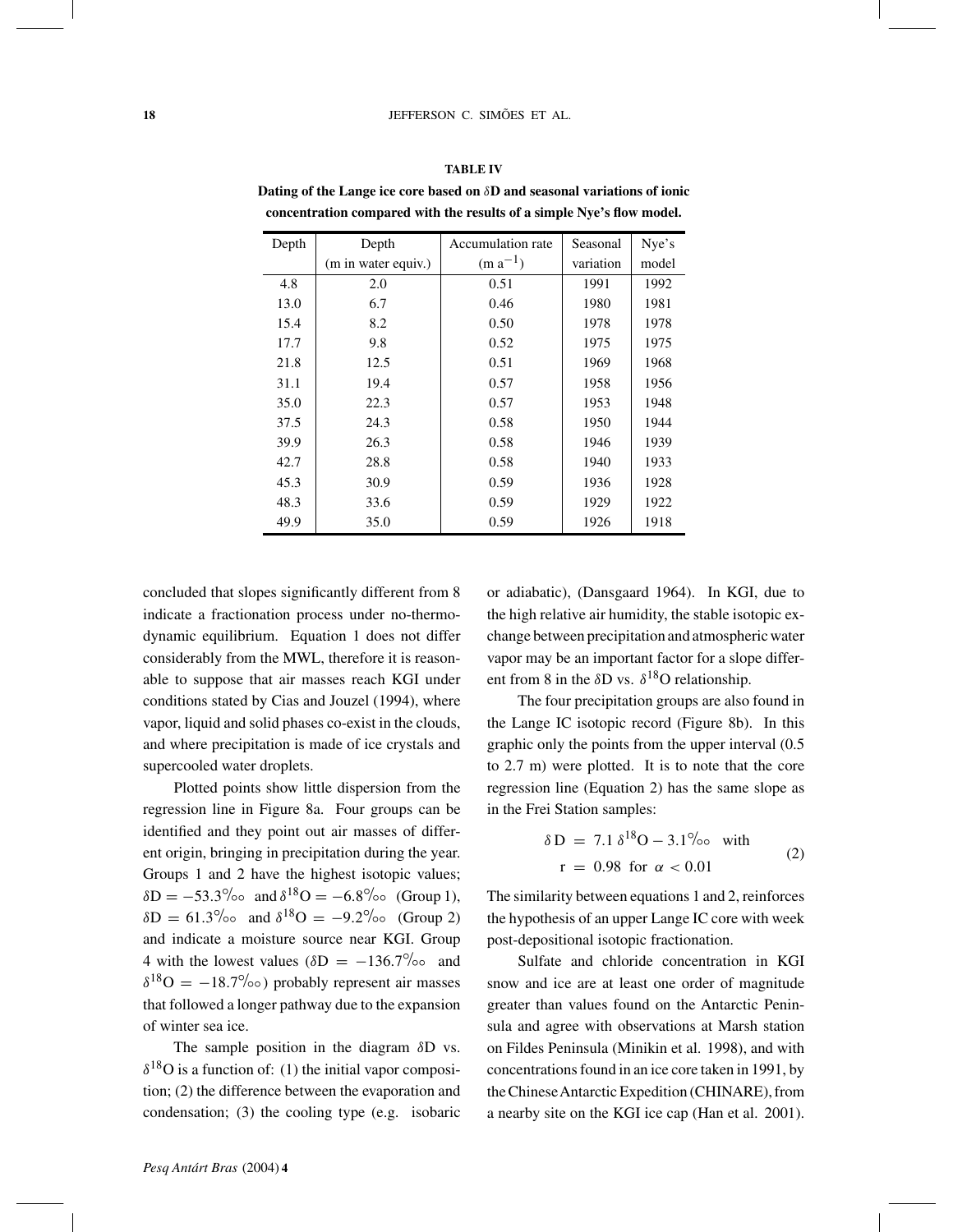

Fig. 8 – The comparison of the  $\delta D - \delta^{18}O$  relationship variation in precipitation samples collected at Frei Station (a) and in the upper 2.7 m of Lange IC, with (b) the meteoric water line as defined by Craig (1961b).

These relatively high concentrations result from several factors: (1) a relatively warm coast, when compared to the cold and more stable atmospheric circulation in the eastern Antarctic Peninsula; (2) a restricted sea-ice extent. In some years, during the 1990s, Admiralty Bay did not totally freeze over; (3) low altitude (the highest point in KGI is about 707 m a.s.l.); (4) proximity to the sea (at about 7 km distance), with mechanical formation of oceanic aerosols (associated to high velocity winds and frequent cyclonic activity with high relative humidity). These high concentrations are also observed in aerosol studies (Savoie et al. 1993, Correia 1998 unpublished) and a rain water collection at the Brazilian Comandante Ferraz Station (Moreira-Nordemann et al. 1989). Cl<sup>−</sup> and Na<sup>+</sup> make up approximately 84% of the ionic total (Wen et al. 1998).

The high excess-sulfate concentrations mask any evidence of local anthropogenic pollution (e.g. due to hydrocarbons burning in 9 KGI stations). Excess-sulfate in Antarctica may originate from H2SO4 ejected in the atmosphere by volcanic eruptions and by pholitic oxidation of sulfur gases. These gases (mainly  $SO_2$ ) originate primarily from dimethyl sulfate (DMS). DMS is produced by marine biota (Legrand et al. 1997) and is the main volatile sulphured compound from the superficial layer of the ocean. DMS peak production is dur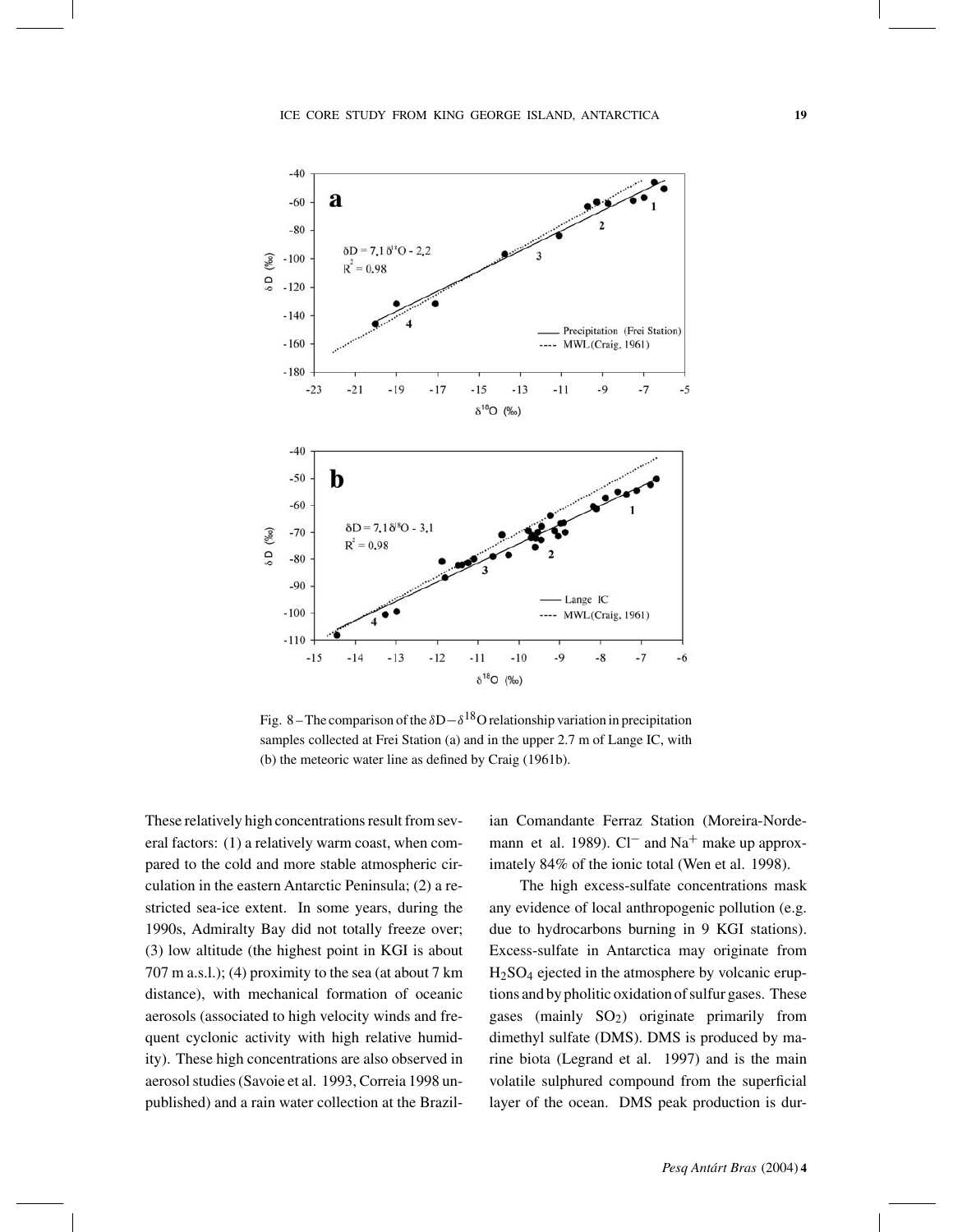ing summer months, being minimal in winter. On the other hand, the high excess-sulfate peak values found in the Lange core may be just an artifact from the way that it was estimated (indirectly from the sea-salt ratio of sulfates to chlorides). Partial melting is observed on the surface of the ice cap and this causes preferential  $SO_4^{-2}$  elution (i.e. it flushes out downward before the Cl−), leaving layers with negative excess-sulfate. Further down, positive peaks of excess-sulphate is found, as the snow layers are enriched with  $SO_4^{-2}$  (Note that we did not sample the first meter at the surface). This process is known to happen, for example, in the southern Patagonian ice cap (Aristarain and Delmas 1993).

Nitrate peaks found below the 5 m depth of the Lange IC may be explained either by (1) nitrate formation linked to gas-particle conversion of  $NO<sub>x</sub>$ species in the stratosphere and upper troposphere (Parker et al. 1982, Legrand and Delmas 1986, Legrand and Kirchner 1990); or by  $NO<sub>2</sub>$  brought from South America by warm air masses (Moreira-Nordemann et al. 1989). Marine contribution may be small; Admiralty Bay surface water (upper 50 m) shows nitrate concentrations of only 16.0 to 24.0  $\mu$ Eq L<sup>-1</sup> (Moreira-Nordemann et al. 1989).

The mean net accumulation rate recorded for Lange IC (0.59 m  $a^{-1}$ ) is about one quarter of the rate calculated for the nearby Chinese ice core  $(2.48 \text{ m a}^{-1})$ . On the other hand, Ferron (1999) and Bernardo (1999 unpublished) observed that the Lange IC, in the period 1957–1994, shows mean annual accumulation rates highly variable, oscillating from 0.1 to 1.2 m  $a^{-1}$  water equivalent. He observed that high accumulation years coincide with El Niño years.

#### **CONCLUSIONS**

Stable isotope ratios, anionic content and stratigraphic evidence show that KGI ice cores are strongly altered by post depositional phenomena (i.e. partial melting, percolation and refreezing). In these cores, damping of the anionic seasonal variations and isotopic homogenization are frequently, a consequence of a relatively warm summer, typical of a maritime subpolar environment. On the other hand, the upper meters of the highest ice core (Lange) still conserves seasonal variations of the measured variables, providing the reference for the background chemical composition in the South Shetlands ( $\delta D$ : – 72.2‰,  $\delta^{18}O$ :  $-9.7\%$ ∘, Cl<sup>-</sup>: 120 μEq L<sup>-1</sup>, SO<sub>4</sub><sup>-2</sup>: 28 μEq L<sup>-1</sup>, excess-SO<sub>4</sub><sup>2</sup>: 15  $\mu$ Eq L<sup>-1</sup>). The isotopic composition and the  $\delta D-\delta^{18}O$  relationship of the upper part of Lange IC are similar to the precipitation values. Furthermore, the four isotope groups found in the precipitation can be recognized in the core samples.

Stable isotope seasonal variations are recognized down to 15 m allowing for the determination of the mean net accumulation rate (0.59 m  $a^{-1}$  water equivalent). The Lange IC represents about 73 years of precipitation. Yearly net accumulation rate at the top of the KGI ice cap is highly variable and further studies are needed to check if there is any correlation to El Niño events.

#### **ACKNOWLEDGMENTS**

Funding for this investigation was provided by the Brazilian Antarctic Program (PROANTAR), through the Brazilian National Council for Scientific and Technological Development (CNPq) to JC Simões (Projects 48.0388/94-6, 48.1308/95-4). FA Ferron and RT Bernardo thank CNPq for their studentships. We thank the *Instituto Antártico Argentino* for funding the participation of AJ Aristarain in our fieldwork, and the Commission of the European Community Commission (Research Project 935009 AR) for their financial support, particularly for sponsoring the M Pourchet mission to Brazil and Antarctica.

#### **RESUMO**

A composição isotópica e as principais espécies aniônicas foram determinadas em um testemunho de firn e gelo de 49,9 m obtido na calota de gelo (690 m de altitude) da ilha Rei George no verão de 1995–96. A temperatura do poço de perfuração foi medida até 45 m de profundidade e indica uma calota de gelo próxima do ponto de fusão sob pressão; medidas de densidade mostram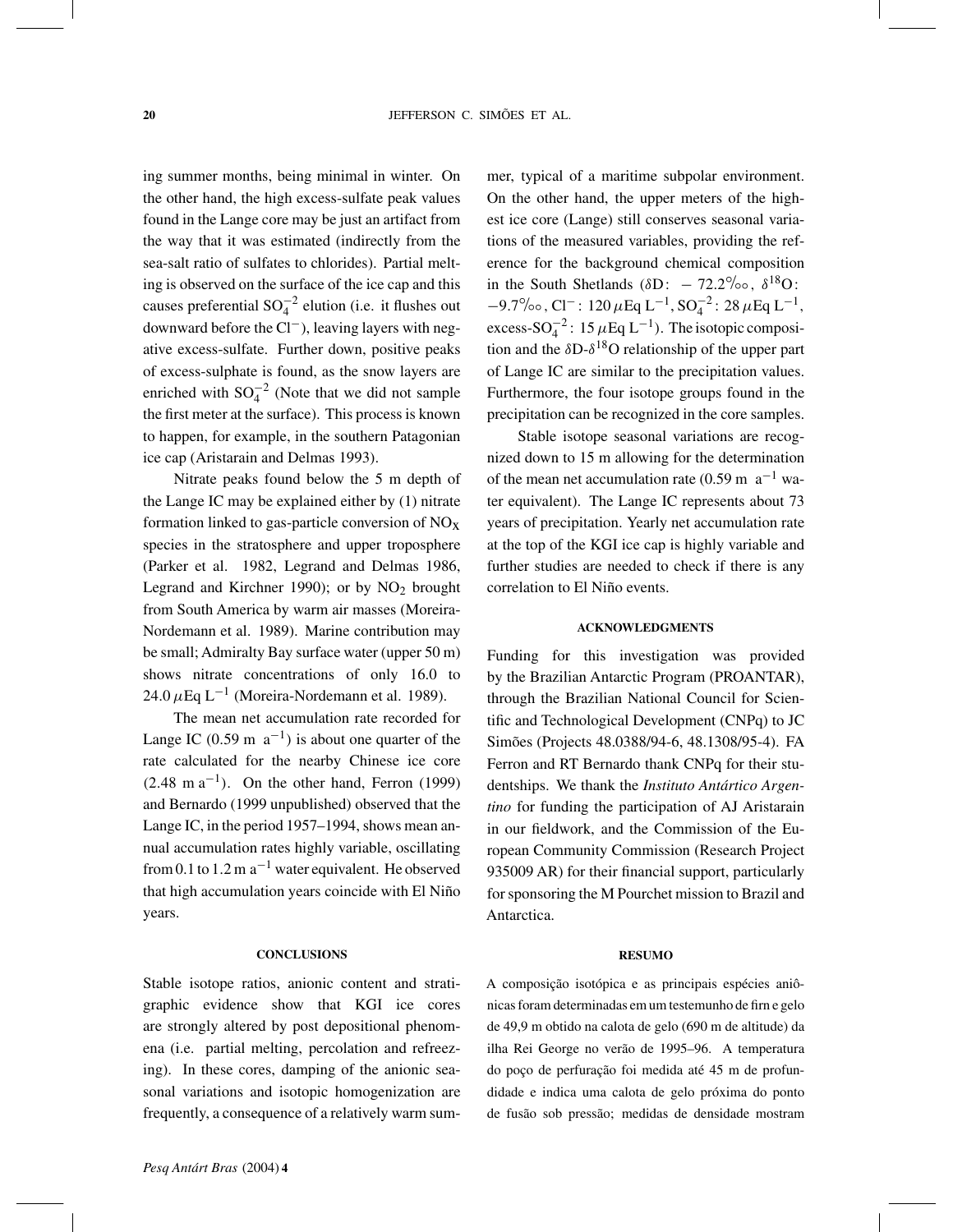que a transição firn-gelo ocorre a 35 m de profundidade. O registro ambiental é homogeneizado devido ao intenso derretimento superficial, seguido por percolação e recongelamento. Abaixo de 37 m de profundidade, o registro foi intensamente lavado por um aqüífero intraglacial. Por outro lado, os 2,7 m superiores são considerados representativos da precipitação original, e provêem valores de referência da composição química de fundo nas Shetlands do Sul ( $\delta D$ : − 72, 2‰ ,  $\delta^{18}O$ : − 9, 7‰. Cl<sup>−</sup>: 120 µEq L<sup>-1</sup>, SO<sub>4</sub><sup>2</sup>: 28 µEq L<sup>-1</sup>, e excesso de  $SO_4^{-2}$ : 15  $\mu$ Eq L<sup>-1</sup>). Variações sazonais nas razões de isótopos estáveis são reconhecidas até 15 m de profundidade e permitem a datação do testemunho. Abaixo desta profundidade, foi utilizado um modelo simples de Nye, resultando em uma taxa de acumulação líquida média de 0, 59 m  $a^{-1}$  (em equivalente de água) ao longo de 73 anos de precipitação.

**Palavras-chave:** Glacioquímica, estratigrafia do gelo, registro ambiental, calota de gelo, Shetlands do Sul.

# **REFERENCES**

- Aquino FE. 1999. Sedimentação moderna associada à geleira de maré Lange. Porto Alegre: Universidade Federal do Rio Grande do Sul, 106 p. Unpublished M.Sc. dissertation.
- Aristarain AJ. 1980. Etude glaciologique de la calotte polaire de l'Ille James Ross (Peninsule Antartique). Grenoble, Université Scientifique et Médicale de Grenoble, 130 p. Unpublished Thesis of ''Troisième Cycle''.
- Aristarain AJ and Delmas, RJ. 1993. Firn-core study from the southern Patagonia ice cap, South America. J Glaciol 39: 249–254.
- Barsch D, Blümel WD, Flügel WA, Mäusbacher R, Stäblein G and Zich W. 1985. Untersuchungen zum Periglazial auf der König-Georg-Insel SüdshetlandinselnAntarktika. Ber Polarforschung 24: 1–63.
- Bernardo RT. 1999. Conteúdo aniônico da neve e do gelo da Ilha Rei George, Antártica. Porto Alegre: Universidade Federal do Rio Grande do Sul, 100 p. Unpublished M.Sc. dissertation.
- Braun M, Rau F, Saurer H and Gossmann H. 2000. Development of radar glacier zones on the King George Island ice cap, Antarctica, during the aus-

tral summer 1996/97 as observed in SAR data. Ann Glaciol 31: 357–363.

- Ciais P and Jouzel J. 1994. Deuterium and oxygen 18 in precipitation: isotopic model, including mixed cloud processes. J Geophys Res 99: 16793–16803.
- Correia AL. 1998. Aerossóis atmosféricos na Antártica: sazonalidade, composição elementar e relação com ''El Niño''. São Paulo: Universidade de São Paulo, 145 p. Unpublished M.Sc. dissertation.
- Craig H. 1961a. Standard for reporting concentrations of deuterium and oxygen-18 in natural waters. Science 133: 1833–1834.
- Craig H. 1961b. Isotopic variations in meteoric waters. Science 133: 1702–1703.
- DANSGAARD W. 1964. Stable isotopes in precipitation. Tellus 16: 437–468.
- Dansgaard W, Johnsen SJ, Clausen HB and Gun-DESTRUP N. 1973. Stable isotopes in Glaciology. Kommissionen for Videnskabelige Undersøgelser I Grønland 197: 1–53.
- Delmas R and Pourchet M. 1977. Utilisation de filtres échangeurs d'ions pour l'étude de l'activité beta globale d'un carottage glaciologique. International Association of Hydrological Sciences Publication 118: 159–163.
- Ferron FA. 1999. Variações nas razões de isótopos estáveis na neve e no gelo da Ilha Rei George, Antártica. Porto Alegre: Universidade Federal do Rio Grande do Sul, 125 p. Unpublished M.Sc. dissertation.
- Ferron FA, Simões JC, Aquino FE and Setzer AW. 2004. Air temperature time series for King George Island, Antarctica. Pesq Antart Bras 4: 155–169.
- Han MW and Yoon HI. 1990. Effect of sea salts in the major anion distribution in an ice core of the Fildes Peninsula ice field: A preliminary study result. Korean J Polar Res 1: 17–23. [In Korean with a English abstract]
- Han Jiankang, Kang Jiancheng, Wen Jianhong, Mayewski PA and Twickler MS. 1993. Concentration characteristics of soluble impurities in the surface snow of Collins ice cap, King George Island, Antarctica. Antarct Res (Chinese) 4: 29–35.
- Han Jiankang, Xie Zichu, Mayewski A. and Twick-LER MS. 1998. Seasonal distribution of MSA in the snow/ice of a subantarctic glacier. J Glaciol Geocryol 20: 343–347.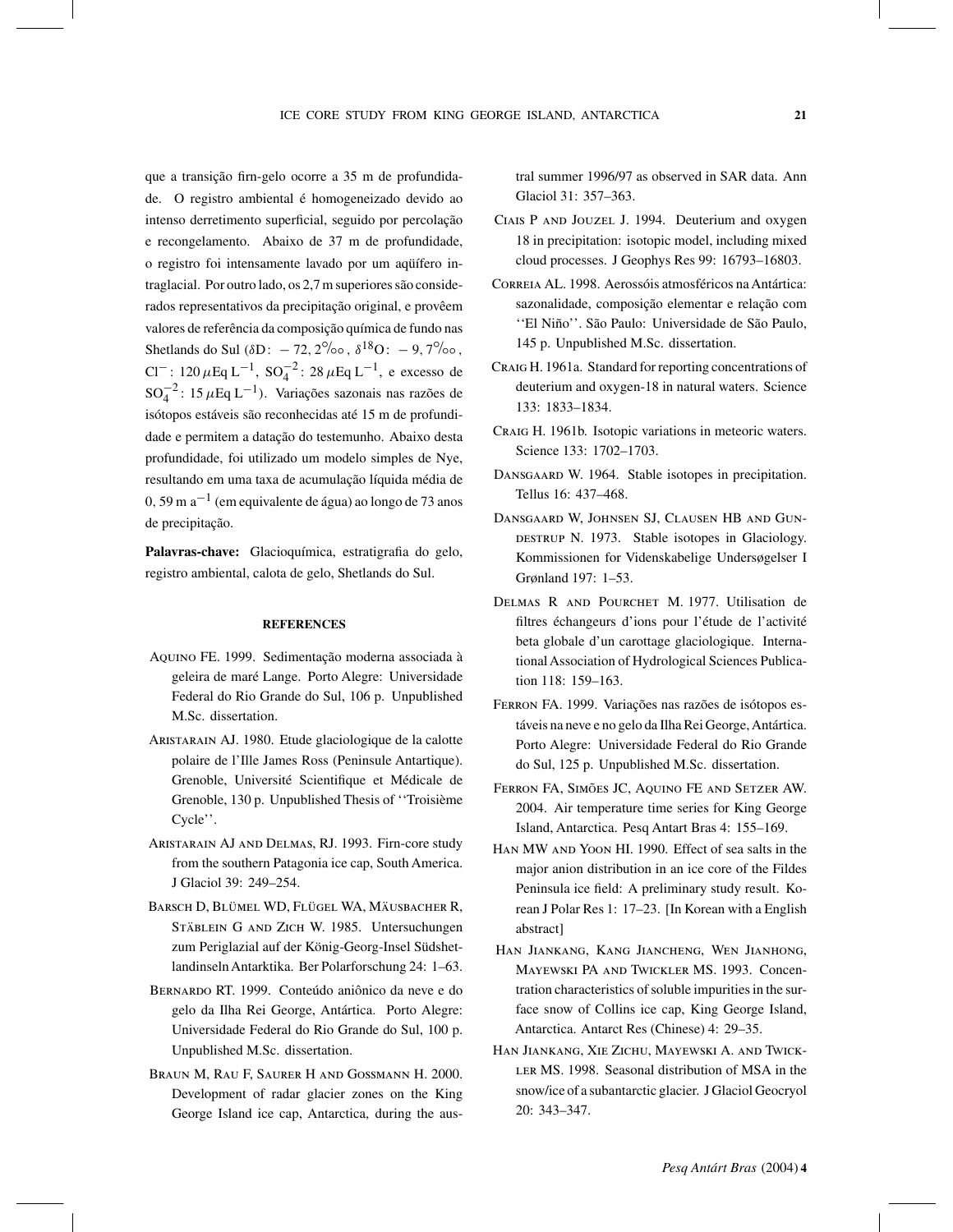- Han Jiankang, Xie Zichu, Zhang Xinping, Dai Dongsheng, Mayewski PA and Twickler MS. 2001. Methanesulphonate in the firn of King George Island, Antarctica. J Glaciol 47: 589–594.
- Jouzel J, Merlivat L, Pourchet M and Lorius C. 1979. A continuous record of artificial tritium fallout at the South Pole (1956–1978). Earth Planet Sci Lett 45:188–200.
- Jouzel J, Alley RB, Cuffey KM, Dansgaard W, Grootes P, Hoffmann G, Johnsen SJ, Koster RD, Peel D, Shuman CA, Stiévenard M, Stuiver M and White J. 1997. Validity of the temperature reconstruction from water isotopes in ice cores. J Geophys Res 102: 26471–26487.
- Legrand M and Delmas R. 1986. Relative contributions of tropospheric and stratospheric sources to nitrate in antarctic snow. Tellus 38B: 236–249.
- Legrand M and Kirchner S. 1990. Origins and variations of nitrate in South Polar precipitation. J Geophys Res 95: 3493–3507.
- Legrand M and Mayewski P. 1997. Glaciochemistry of polar ice cores: a review. Rev Geophys 35: 219–243.
- Legrand M, Hammer C, De Angelis M, Savarino J, Delmas R, Clausen H and Johnsen SJ. 1997. Sulphur-containing species (methanesulfonate and SO4) over the last climatic cycle in the Greenland Ice Core Project (central Greenland) ice core. J Geophys Res 102: 26663–26679.
- Macheret YuYa and Moskalevsky MYu. 1999. Study of Lange Glacier on King George Island, Antarctica. Ann Glaciol 29: 202–206.
- Macheret YuYa, Moskalevsky MYu, Simões JC and Ladouch L. 1997. Radio-echo sounding of King George Island ice cap, South Shetland Islands, Antarctica. Mater Glyatsiol Issled 83: 121–128.
- Minikin A, Legrand M, Hall J, Wagenbach D, Kleefeld C, Wolff E, Pasteur EC and Ducroz F. 1998. Sulfur-containing species (sulfate and methanesulfonate) in coastal Antarctic aerosol and precipitation. J Geophys Res 103: 10975–10990.
- Moreira-Nordemann LM, Forti MC and Setzer AW. 1989. Composição química das águas de chuva na Estação Comandante Ferraz. In: Pereira EB and Kirchoff VWJH (Eds.), Ciências Atmosféricas e Espaciais na Antártica. São José dos Campos: INPE, p. 193–213.
- MOSER H AND STICHLER W. 1980. Environmental isotopes in ice and snow. In: FRITZ P AND FON-TES JCH (Eds.), Handbook of Environmental Isotope Geochemistry, Amsterdam: Elsevier 1: 141–178.
- Mulvaney R and Peel DA. 1988. Anions and cations in ice cores from Dolleman Island and the Palmer Land Plateau, Antarctic Peninsula. Ann Glaciol 10: 121–125.
- Nye JF. 1963. Correction factor for accumulation measured by the thickness of the annual layers in an ice sheet. J Glaciol 4: 785–788.
- Parker BC, Zeler ED and Gow AJ. 1982. Nitrate fluctuations inAntarctic snow and firn: potential sources and mechanisms of formation. Ann Glaciol 3: 243–248.
- Paterson WSB. 1994. The Physics of Glaciers, 3rd ed. Oxford: Elsevier, 480 p.
- Petit J-R, Jouzel J, Raynaud D, Barkov NI, Barnola J-M, Basile I, Chappelaz J, Davis ME, Delaygue GM, DELMOTTE M ET AL. 1999. Climate and atmospheric history of the past 420,000 years from the Vostok ice core, Antarctica. Nature 399: 429–436.
- Pichlmaier M, Aquino FE, Santos da Silva C and Braun M. 2004. Suspended sediments in Admiralty Bay, King George Island (Antarctica). Pesq Antart Bras 4: 77–85.
- PINGLOT JF AND POURCHET M. 1994. Spectrométrie gamma à très bas niveau avec anti-Compton NaI (Ti), pour l'étude des glaciers et des sédiments. Note CEA-N-275: 291–296.
- Pourchet M, Bartarya SK, Maignan M, Jouzel J, Pinglot J-F, Aristarain AJ, Furdada G, Kotlyakov VM, Mosley-Thompson E, Preiss N ET AL. 1997. Distribution and fall-out of  $137C$  and other radionuclides over Antarctica. J Glaciol 43: 435–445.
- Rakusa-Suszczewski S, Mietus M and Piasecki J. 1993. Weather and climate. In: Rakusa-Suszczewski S (Ed.), The maritime antarctic coastal ecosystem of Admiralty Bay. Warsaw: Polish Academy of Sciences, p. 19–25.
- Savoie DL, Prospero JM, Larsen RJ, Huang F, Izaguirre MA, Huang T, Snowdon TH, Custals L and Sanderson CG. 1993. Nitrogen and sulphur species onAntarctic aerosols at Mawson, Palmer Station, and Marsh (King George Island). JAtmos Chem 17: 95–122.